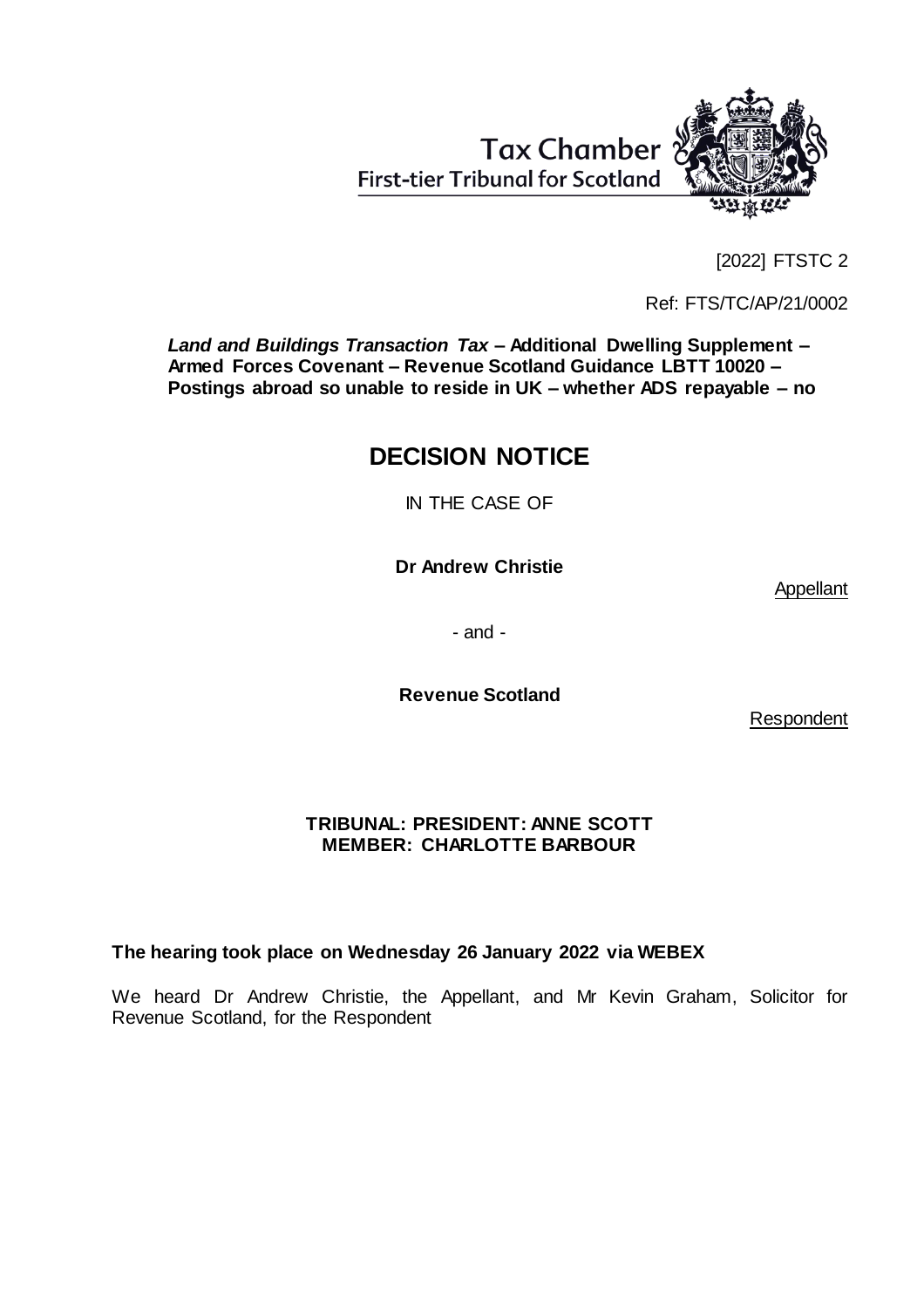## **DECISION**

## **Introduction**

1. This is an appeal against Revenue Scotland's decision to amend to NIL, Dr Christie's claim for repayment of the Additional Dwelling Supplement ("ADS") in the sum of £22,000. That ADS had been charged under Section 26A and Schedule 2A of the Land and Buildings Transaction Tax (Scotland) Act 2013 ("the Act").

2. Dr Christie sought repayment in terms of Section 107 of Revenue Scotland and Tax Powers Act 2014 ("RSTPA") on the basis that the conditions in paragraph 8 of Schedule 2A of the Act were met.

3. Paragraph 8, Schedule 2A, of the Act is key because the conditions in it that need to be met for ADS to be repaid include that the previous property was the "only or main residence"; the issue in this case is whether or not that property was Dr Christie's only or main residence in the 18 months prior to the purchase of the property which gave rise to the ADS charge.

4. At the heart of Dr Christie's appeal is the argument that the decision not to repay the ADS is patently unfair because Revenue Scotland had:-

- (a) Failed to consider the purpose of the ADS;
- (b) Had incorrectly interpreted their own provisions in their guidance LBTT 10020; and
- (c) Failed to consider the provisions of the Armed Forces Covenant.

## **Preliminary issue**

5. The Notice of Appeal was lodged after the statutory time limit for reasons relating to Dr Christie's military service abroad. Revenue Scotland consent to the late lodgment of the appeal and it is admitted.

## **The Decision**

6. The appeal is dismissed for the reasons set out below.

### **Factual background**

7. The underlying facts are not in dispute.

8. Dr Christie is a doctor of the British Army holding the rank of Major. Whilst serving in Cyprus, Dr Christie's wife purchased a property ("the first property") with the intention of living there on the family's return to the UK. However, from August 2015 until December 2019, Dr Christie and his family were serving on an ordered overseas posting to an army unit in Canada where they lived in British Military provided accommodation. The first property was rented out. It contained some of their personal items including a limited amount of furniture, white goods and a cooker.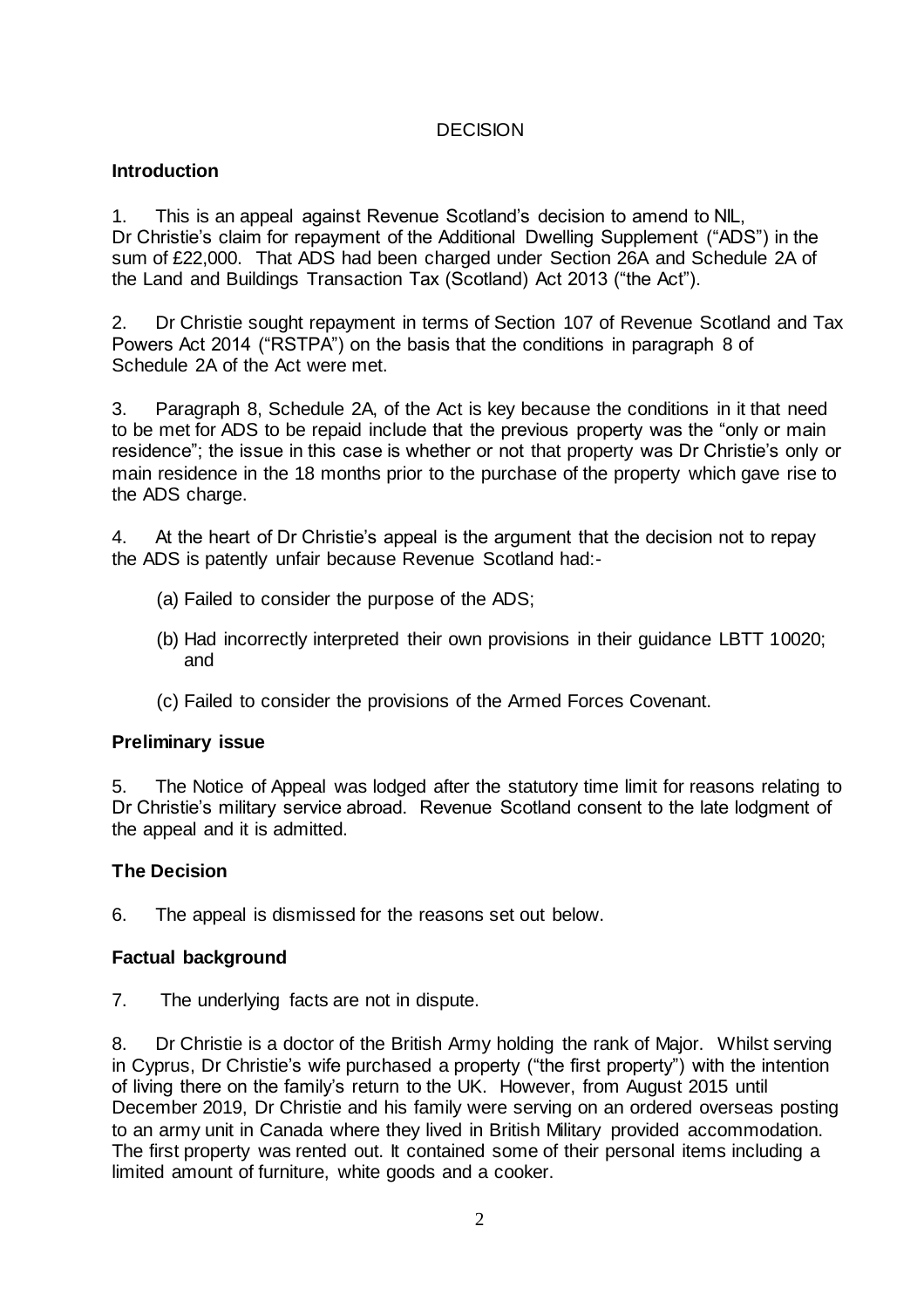9. On completing the overseas posting, Dr Christie was ordered to be posted to Scotland, taking up post in January 2020.

10. In the knowledge of that posting, Dr Christie and his wife had purchased a property in Scotland ("the second property") with a completion date of 20 September 2019.

11. The purchase of the second property was a notifiable transaction and on 26 September 2019 Dr Christie quite properly made a Land and Buildings Transaction Tax ("LBTT") return and paid the LBTT including the ADS. The ADS was £22,000.

12. The first property was subsequently sold with an effective date of 19 February 2021 and Dr Christie submitted a claim online for repayment of the ADS on 25 February 2021. With that claim Dr Christie attached a letter dated 20 February 2021 intimating that it had been his and his wife's intention to return to the first property when the posting overseas ended but that had proved to be impossible because of his posting to Scotland. The first property had been their only property and the only reason that they had been unable to reside in it was because of the posting overseas. He referenced the Revenue Scotland Guidance LBTT 10020.

13. On 12 March 2021, Revenue Scotland wrote to Dr Christie and his wife rejecting the repayment claim on the basis that they had not met the condition in paragraph 8(1)(b) of Schedule 2A Part 5 of the Act because the first property had not been their main residence at any point in the 18 months prior to purchasing the second property.

14. On 8 April 2021, Dr Christie and his wife wrote to Revenue Scotland requesting a review of the decision on the basis that they were being penalised as a result of Dr Christie's military service. The review officer was requested to consider the purpose of the ADS, the proper interpretation of the guidance and the Armed Forces Covenant. In essence they argued that their repayment claim fell within the "spirit" of the legislation.

15. On 7 May 2021 Revenue Scotland wrote to Dr Christie and his wife confirming that:

(a) The first property had not been their only or main residence at any time during the period of 18 months ending with the effective date of the purchase of the second property.

(b) The guidance was there to help people determine what counted as a main residence but Dr Christie and his wife had not lived in the property at any time during the relevant period.

(c) The Armed Forces Covenant does not confer any legal rights on army personnel. Revenue Scotland have no legal obligation to disregard the repayment legislation in light of the Armed Forces Covenant and have no discretion when applying the repayment legislation.

16. On 28 May 2021, Dr Christie and his wife wrote to Revenue Scotland arguing that the first property should be classified as their main residence because it was the only property that they owned and arguing that the wording in the Revenue Scotland guidance stating that people may "spend less time in their main residence than in another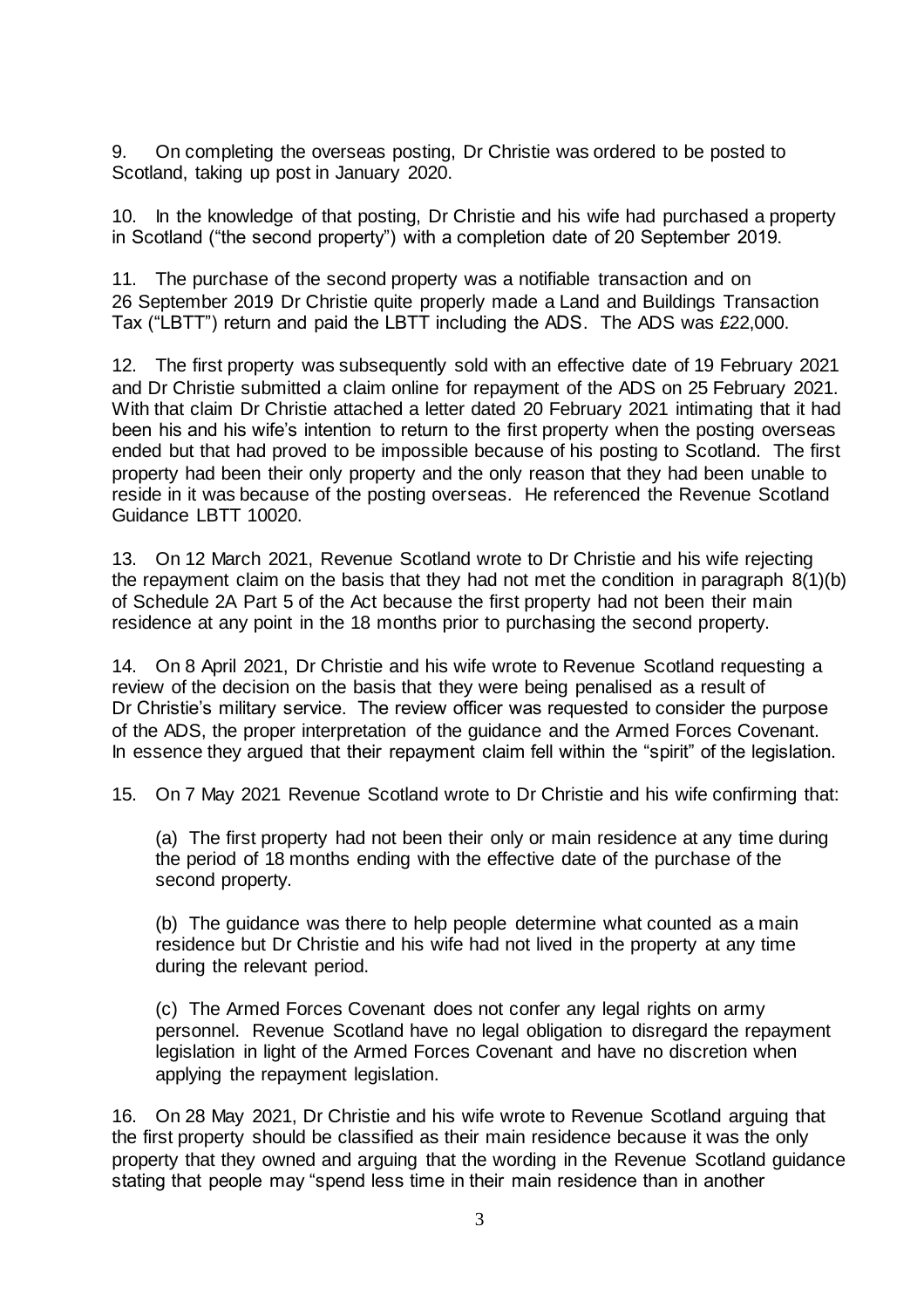residence if you live away because of work commitments, for example, as a lorry driver, offshore worker or member of the armed forces," indicates that the legislation recognises the impact of military service on residency considerations.

17. On 7 June 2021, Revenue Scotland wrote to Dr Christie and his wife reiterating the arguments already advanced and confirming Revenue Scotland's view that to disregard the repayment legislation because of the Armed Forces Covenant would be to treat military personnel differently than other taxpayers. It was suggested that if they so wished, Dr Christie and his wife could contact their MSP in order to raise concerns about the legislation.

### **Dr Christie's arguments**

18. Dr Christie has put considerable time and effort into researching the decision and has lodged detailed arguments.

19. In the Notice of Appeal, Dr Christie stated "The principal reason for appealing the decision of Revenue Scotland is that we believe Revenue Scotland have not applied their own guidance correctly in recognising that military service is a reason for not meeting the residency requirements for ADS repayment".

20. Dr Christie went on to state that Revenue Scotland had not fairly applied the main residency provisions within their guidance LBTT 10020 and that they did not believe that the LBTT legislation intended that ADS be applied in the manner that Revenue Scotland had done.

21. As far as the guidance is concerned, Dr Christie again quoted from it (see paragraph15 above) arguing that there is no clarity as to the meaning of spending "less" time in the main residence. Dr Christie argued that the guidance was intended to recognise that military personnel may not be able to reside in their main residence for the qualifying period.

22. On 17 October 2021, Dr Christie submitted a detailed amplification of the Grounds of Appeal. In summary the points he raised were:-

(a) "Only or main residence" is not a defined term within the legislation as is pointed out in the Supplementary Notes to the LBTT (Amendment) (Scotland) 2016. Therefore there may be ambiguity over the definition of main residence.

(b) The aim of the imposition of the ADS was described by the then Deputy First Minister and Cabinet Secretary for Finance Constitution and Economy as being a "3% land and buildings transaction tax supplement payable on the purchase of additional dwellings such as buy-to-let or second homes" with a view to maximising the opportunities for first time buyers. Their transactions did not fall into that category.

(c) He went on to reference the UK Capital Gains Tax and Stamp Duty Land Tax legislation where there is recognition of the impact of military service on the residency rules. On that basis he argued that the guidance LBTT 10020 must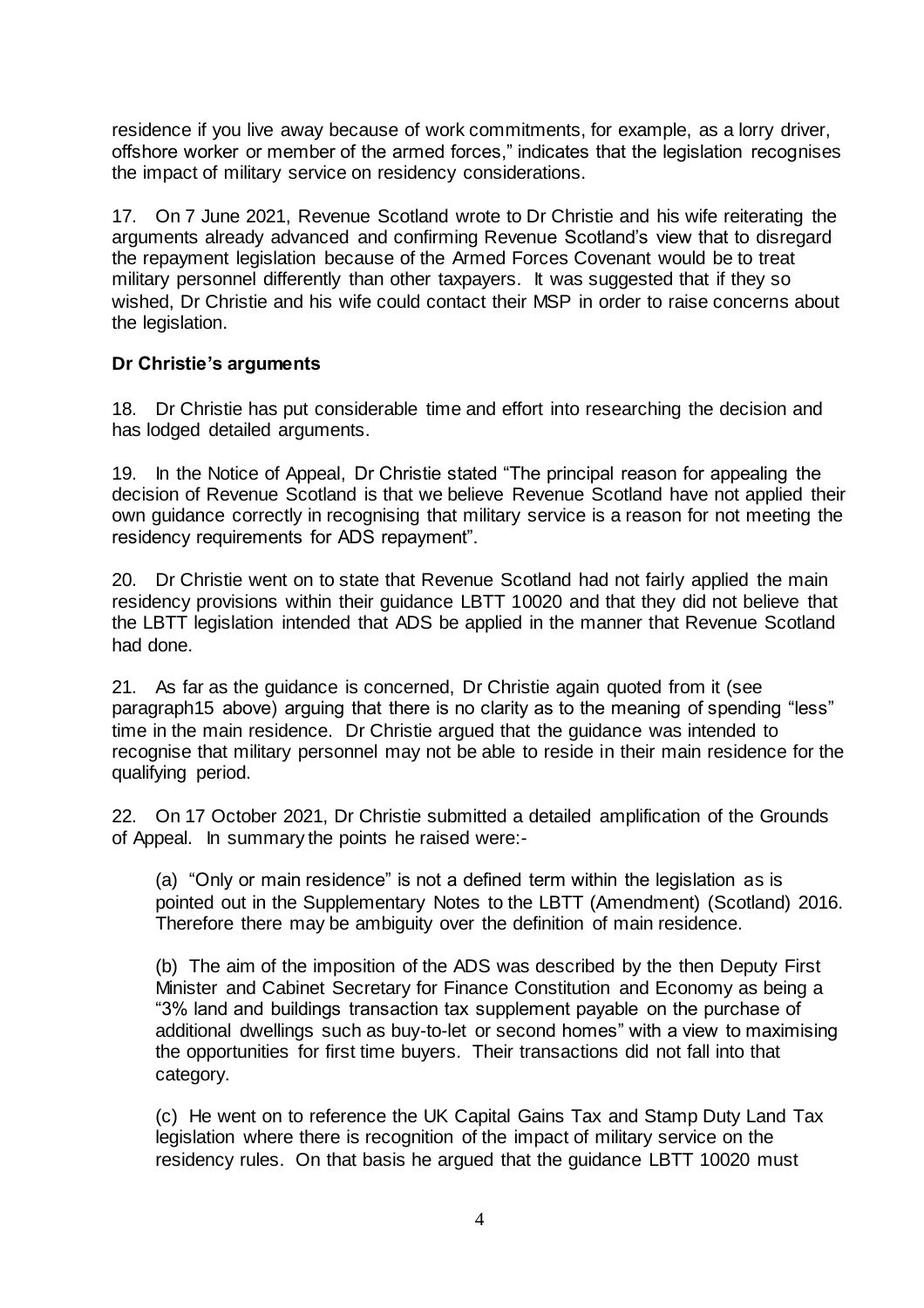surely have been intended to recognise that issue and should be read so as not to disadvantage military personnel.

(d) The Armed Forces Covenant states that serving personnel should "face no disadvantage" due to their military service and that the "taxation system may be adapted to reflect their circumstances". He argued that Revenue Scotland did have an obligation to honor the Armed Forces Covenant.

23. He recognised that the Tribunal cannot make a judgement based on fairness but argued that it was unreasonable that he and his wife could not obtain a repayment of the ADS purely because of military service.

24. In the hearing he developed those arguments and in a brief written submission pointed out that when buying the second property he and his wife had relied on Revenue Scotland's guidance having believed it have been informed by the Armed Forces Covenant.

### **The Law**

- 25. Paragraph 8(1) Schedule 2A LBTTA reads:-
	- "8. Repayment of additional amount in certain cases
	- (1) Sub-paragraph (2) applies in relation to a chargeable transaction to which this Schedule applies by virtue of paragraph 2 if –

(a) Within the period of 18 months beginning with the day after the effective date of the transaction, the buyer disposes of the ownership of a dwelling (other than one that was or formed part of the subject-matter of the chargeable transaction),

(b) That dwelling was the buyer's only or main residence at any time during the period of 18 months ending with the effective date of the transaction, and (c) The dwelling that was or formed part of the subject matter of the transaction has been occupied as the buyer's only or main residence".

### **Discussion**

26. This is a very sad case and we have considerable sympathy for Dr Christie. As a serving officer he must follow orders and he had no choice about being posted abroad and immediately thereafter to Scotland. Consequently, he simply could not occupy his one and only home in the UK. Contrary to his expectation, it was not possible for the first property to be his only or main residence at any point. We accept his argument that he feels that he has been discriminated against. However, military service and employment are not protected characteristics in terms of the Equality Act 2010.

27. It is not in dispute that in the first instance Dr Christie was liable for both the LBTT and the ADS. The issue is simply whether the ADS is repayable. From the wording of the legislation it is clear that it was the Scottish Parliament's intention that the ADS is only repayable in the limited circumstances set out in paragraph 8(1) of Schedule 2A. All three conditions must be met. It is not disputed that (a) and (c) are met.